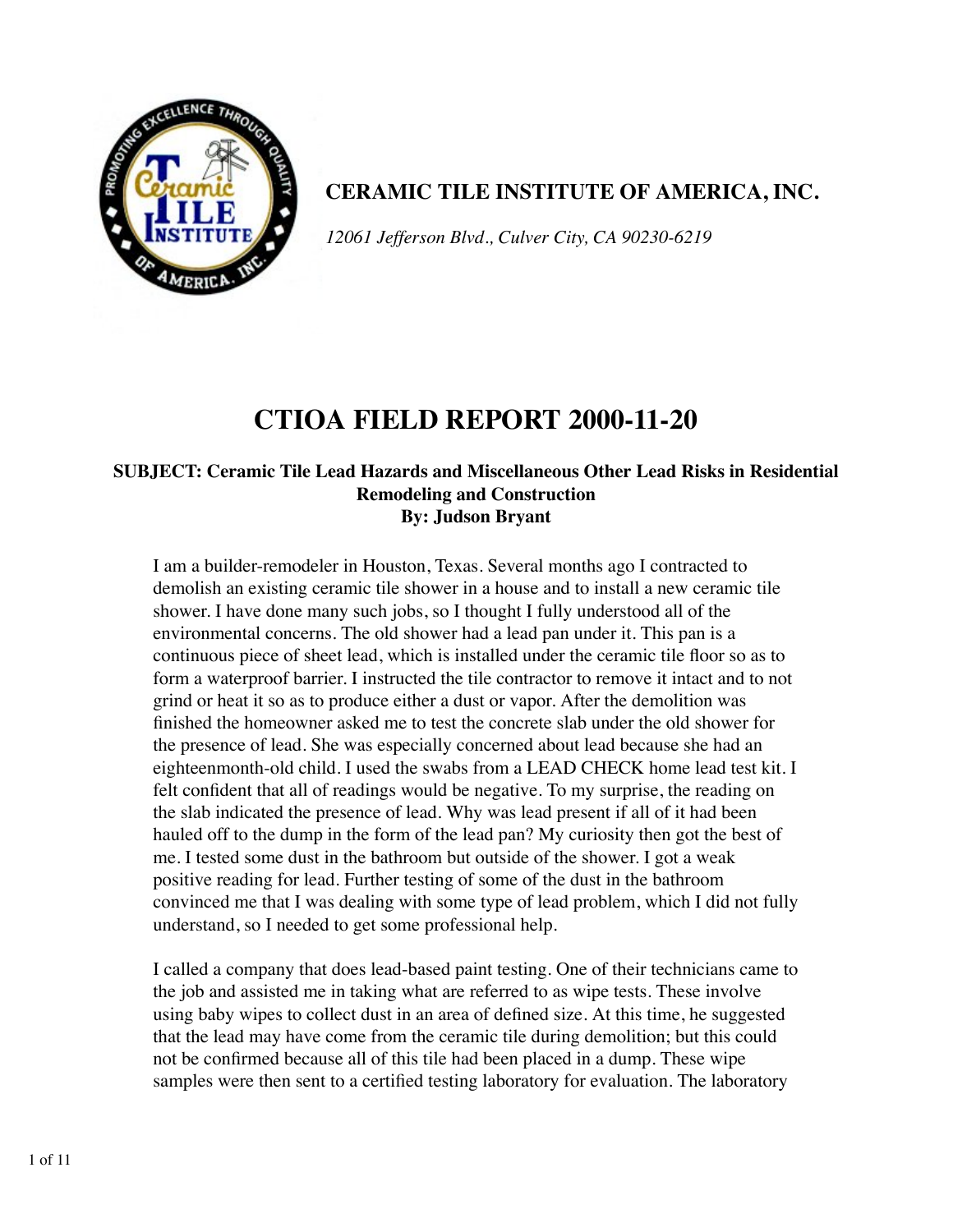report indicated that all of the test samples exceed EPA and HUD guidelines for lead. Some of these readings were ten times acceptable levels.

I now faced the problem of cleaning up all of the affected areas. This cleanup involved vacuuming with a HEPA vacuum (see Endnotes), scrubbing the durable surfaces with a TSP (tri sodium phosphate) solution and scrubbing less durable surfaces with a mild solution of dishwashing detergent and water. All of the wastewater was dumped into the sanitary sewer system. Wipe tests taken after this intensive cleanup effort confirmed

that lead concentrations on all of the tested surfaces were under the HUD and EPA allowable concentrations.

I still faced one more problem. The plumber was going to install a new shower drain. This involved the demolition of the concrete around the old lead drainpipe. I knew that this concrete contained lead from the results of the first tests that I had run using the home test kit swabs. This lead apparently came from the deterioration of the sheet lead shower pan as a result of its contact with the concrete. The lead had gone into solution and penetrated the concrete matrix. I isolated the bathroom with polyethylene sheeting, taped over the heating and air conditioning register, purchased disposal coveralls and half-faced respirators for the plumbers, taped a high efficiency air conditioning filter over the window, and placed an electric fan outside the window so that it put a small negative air pressure on the bathroom. Cleanup of the bathroom and the adjacent bedroom followed. Wipe tests confirmed that the cleanup was successful.

The original plans and specifications for this job called for leaving an existing sheet vinyl floor in place. The homeowner changed her mind and decided to install a new ceramic tile floor to complement the shower. When I removed the vinyl in preparation for the new installation, I discovered that the same ceramic tile that was in the old shower was also on the floor. This was the suspected lead-containing tile. There was no way that I was going to demolish this tile if any alternative was available. I called the lead-based paint-testing technician for help. He tested the floor tiles with an x-ray fluorescence (XRF) instrument. This device non-destructively indicates the concentrations of lead in the glaze in an area of specified size, usually one square centimeter. The tile showed high concentrations of lead. While the technician was at the job, he tested the old, original tile in the other bathroom. All of it was negative. This illustrated the fact that you cannot tell whether or not tile contains lead just by knowing its age or time of installation.

I knew that ceramic tile could be installed over existing, sound ceramic tile. A local manufacturer of tile setting materials recommended that I use an epoxy mortar because of its enhanced bond strength to old tile. This is a two-component product which produces great results, but which is difficult to work with. The floor tile went in without any unanticipated problems and effectively encapsulated the lead-containing tile. Final wipe tests confirmed that all tested surfaces were well within limits for lead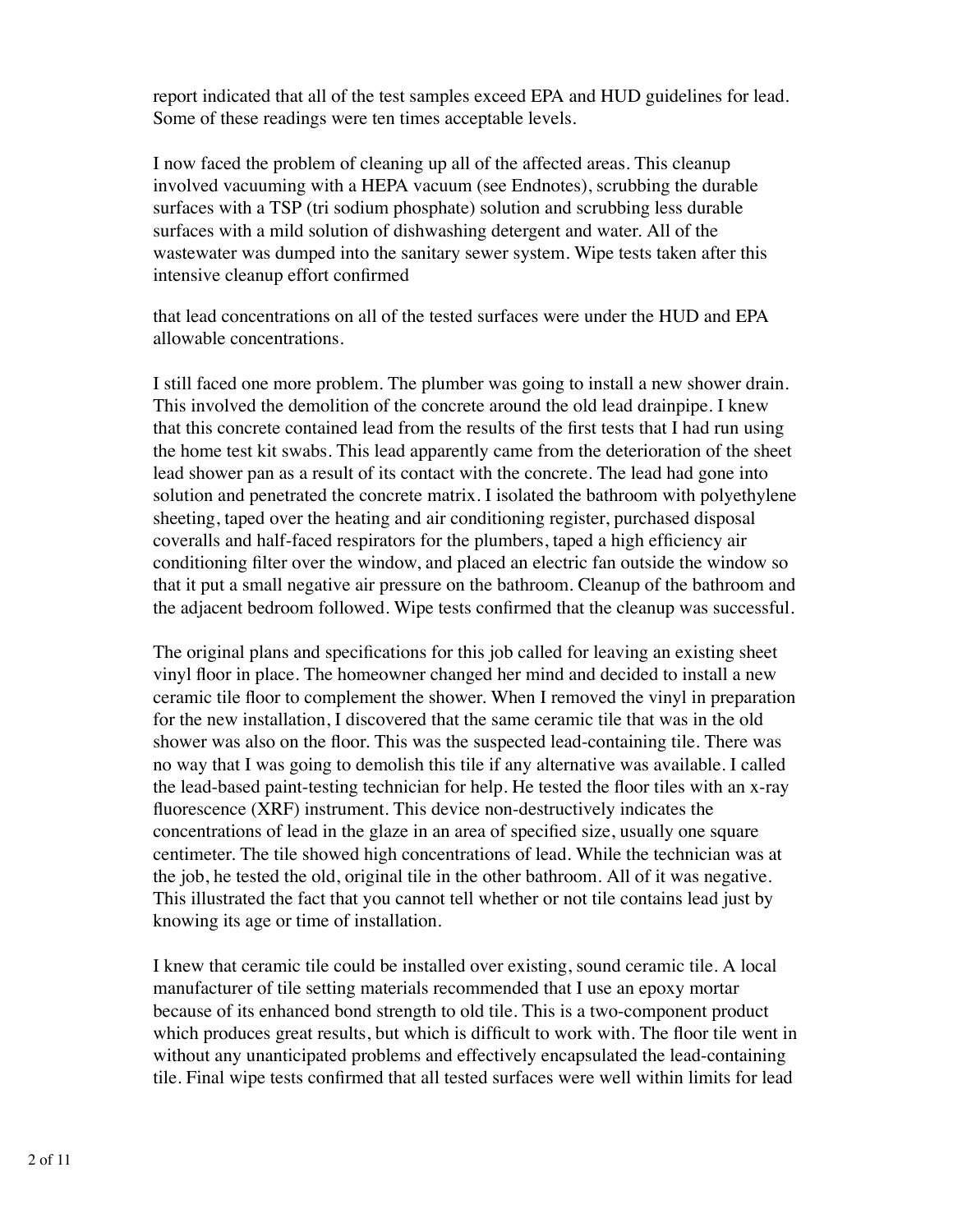concentration. The job was finished. The homeowners were satisfied with the work; all of the lead issues and concerns had been addressed and remedied; the lead dust had not adversely affected anyone's health; and I had learned a valuable lesson. I am writing this article now, in no small part, so that others who face similar situations will benefit from my experience.

The toxic effects of lead have been well documented in both general literature and in public health literature. It may be worthwhile to summarize these findings. Lead can enter the respiratory and digestive systems of a person where it is released to the blood

and distributed throughout the body. The most important aspects of lead toxicity are its effects on the central nervous system, which may be irreversible; however, lead affects all organs and functions of the body to varying degrees. The frequency and severity of symptoms among exposed persons depends on the level of exposure 1. Children and pregnant women are especially susceptible. For those who want additional information on the toxicological effects of lead, please refer to the references in the Endnotes.

Prior to 1978 United States manufacturers of ceramic tile used compounds of lead in the glaze on tile. These lead compounds enhanced the glass-like properties of the glaze and offered the manufacturers a wider range of pigment colors. The process of firing the glaze at high temperatures fused the lead compounds into the glaze; and in normal use these lead compounds remained locked in the glaze and presented no health risk to people. When lead compounds are locked up in such a form that renders them benign to human health, they are referred as being biounavailable.

The crushing, abrading or shattering of a glaze can release a fine dust in which the lead becomes bioavailable. Many variables can affect the bioavailablility of lead in glaze: the physical and chemical composition of the constituent materials, the kiln firing temperature, the atmospheric conditions in the kiln, body (bisque)-glaze interactions, etc. In addition, mild acids, such as citric acid from orange juice, can leach the lead compounds out of a glaze. If these compounds of lead are ingested or inhaled in large quantities or for an extended period of time, they can produce a toxic effect. As noted, the chemistry and biology behind this is fairly complex and is best left to those trained in toxicology and the ceramic sciences. For the layman, the safe course of action is "to prudently reduce the exposure of all people to all compounds of lead". It should be noted that sheet lead, which is pure lead and not a compound of lead, does not pose a risk to people who handle it assuming it is not vaporized or ground into a fine dust and assuming workers wash up on completing their work.

There is virtually nothing in published literature on the problems with lead in ceramic tile from the perspective of homeowners, builders, remodelers, and tile contractors. Information sources on lead address the problems associated with its presence in paint. Fortunately many of the methods used to deal with the lead issue in paint also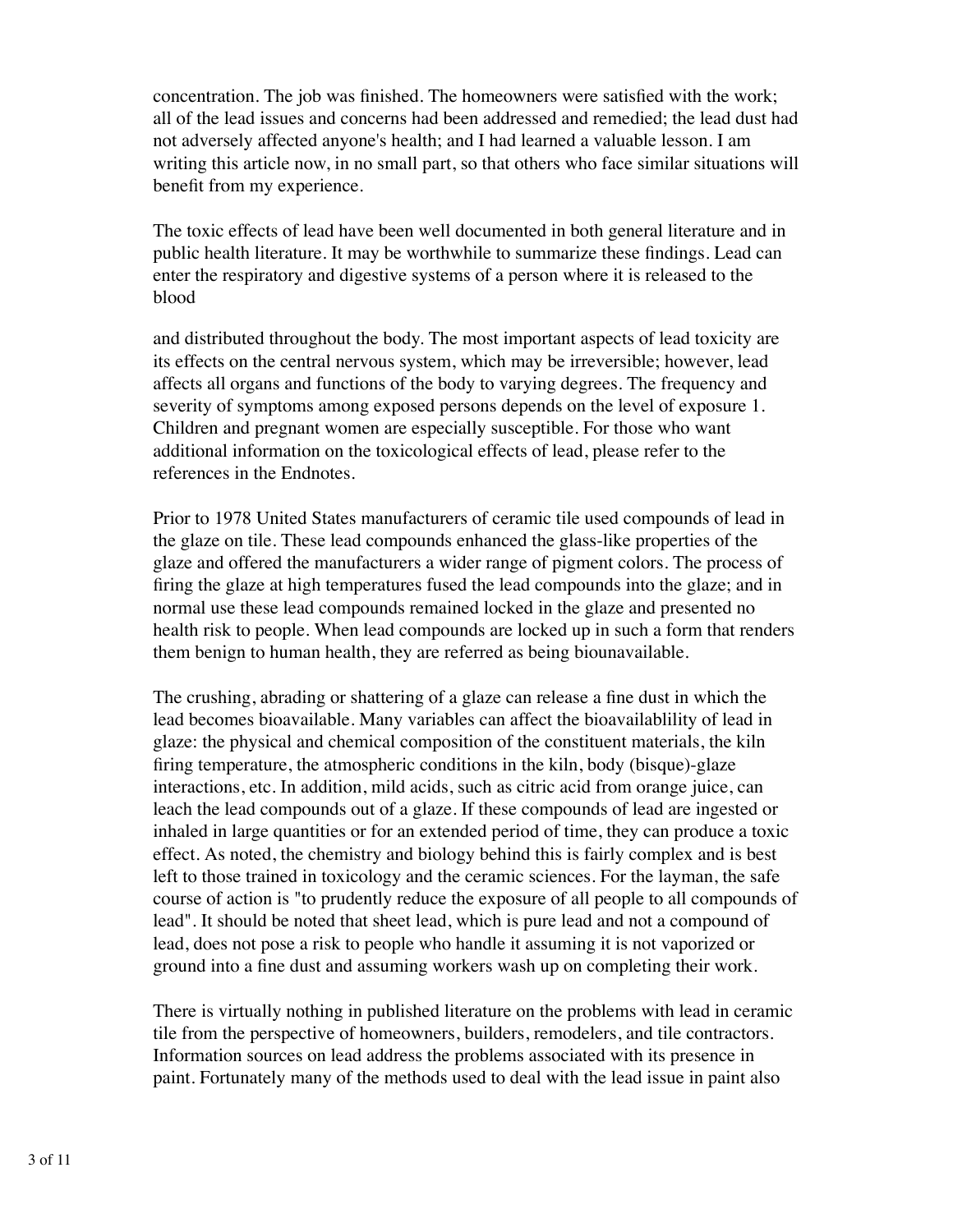apply to the lead issue in ceramic tile. Some of these sources are listed at the end of the article. In the absence of specific published guidelines for dealing with lead in ceramic tile, I offer the following:

1. Assume that existing ceramic tile and any new imported ceramic tile contains lead unless you verify that it does not. While lead was removed from United States produced tile in 1978 that is no guarantee that the tile in a house built after 1978 does not contain lead. Tile, which contains lead, is still, to this day, being imported into this country. I have confirmed this by doing a survey of imported floor tiles, which I obtained from various distributors in the Houston area. I must state at the outset that this was not a rigorous scientific survey and that the sample size was small. As such, my results may not be indicative of what someone would find under different circumstances. A certified risk assessor using a portable XRF instrument measured the

lead content in these tiles. Thirty-nine tiles were checked; six (15 %) of them had measurable levels of lead in them. The lowest reading was 1.0 milligram of lead per square centimeter; the highest was 7.9 milligrams. While there is no recognized standard for lead in ceramic tile glaze, the EPA and HUD consider paint to be "leadcontaining" if it contains 1.0 milligram of lead per square centimeter. In addition, I have been told by reliable sources that floor tiles in other cities contain similar levels of lead.

I ran no tests on wall tiles; but to the best of my understanding, they are more likely to contain lead in their glaze. This is because they are produced in more decorative colors and in more intricate patterns. This should be an area for additional investigative work. I have also heard that some wall tiles are being salvaged from old buildings so that they can be used in new buildings to produce an "old-world" appearance.

As best I can determine, there are no regulations or laws in either the United States or in those countries, which export tile to the United States, which restrict the use of lead in ceramic tile glaze. There are also no requirements that such tile be labeled as "leadcontaining".

The best way to verify the lead content of installed tile is to get a lead-based paint detection professional to conduct a lead inspection and risk assessment of the tile and any other building materials, which are to be altered. This analysis should include x-ray fluorescence tests and confirmatory laboratory test where field tests are inconclusive. This highly reliable test process should run between \$100.00 & \$150.00 for TILE ONLY in most areas of the country. A complete lead measurement and risk assessment for a home, which includes paint and soil lead measurement, costs between \$300.00 and \$450.00. Many of these inspectors will not do a limited inspection (tile only) of a house because of constraints placed on them by regulations, civil liability, and professional standards.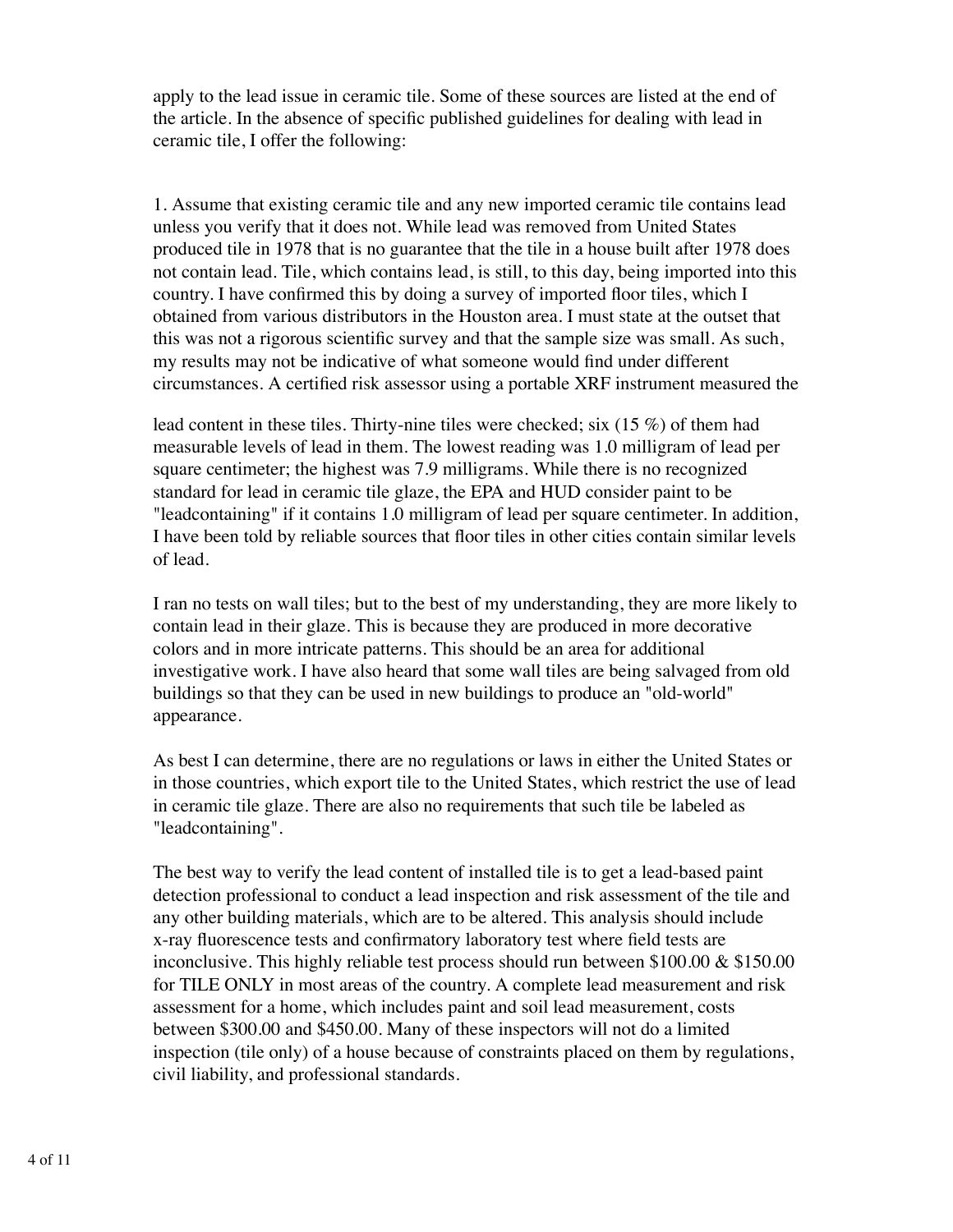You can also have a laboratory test a tile sample for its lead content. Try to select a laboratory, which has the National Lead Laboratory Accreditation from the EPA. The laboratory only needs a small sample; one square inch is sufficient. Be sure to control the dust when you remove the tile sample from its installed location. Cleanup afterwards and be sure to wash your hands. Place the sample in a small freezer bag. The test runs about \$20.00.

The Consumer Product Safety Commission (CPSC) considers any paint or similar surface coating with more than .06% lead (a trace amount) to be a "lead-containing" material. A .06% lead concentration equals 600 parts per million or 600 milligrams per kilogram. I tried to use this paint standard for ceramic tile, and I encountered some results, which could lead someone to believe that no lead hazard exposure problem exists when it actually does. In addition to the floor tiles, which I had tested, I had a small sample of the tile from the shower-remodeling job tested. The XRF measurement on this tile was 7.9 milligrams per square centimeter. That is notably higher than EPA and HUD's paint standard of 1.0 milligram per square centimeter. The laboratory test for this same tile was 101 milligrams per kilogram or 101 parts per million. This is markedly lower than the CPSC's paint standard of .06% ( 600 parts per million). It should be noted that the XRF instrument measures the lead in the glaze while the laboratory test measures the "total lead" in the entire sample piece of tile (glaze and backing). I must reiterate that this is the tile, which produced the dust that caused high levels of lead loading on surfaces immediately outside of the demolished shower, so I knew from experience that it could cause an above-standard dust situation.

I made no formal attempt to reconcile the XRF readings with the laboratory results. My assumption is that the proportionally large mass of the tile backing as compared to the thickness of the film-like glaze accounts for some of the wide variations in the readings. Essentially the lead is a high proportion of the glaze but a relatively low proportion on the entire tile. Another factor could have been the dissolvability of the lead compounds in the hydrochloric acid that was used for the test. Until some industry standard has been established and published, I recommend that protective and containment methods be employed if any lead is detected in a laboratory test.

It must be emphasized that if lead is present in any amount OSHA standardsof-workerprotection (See Endnotes) may become effective. It also needs to be noted that altering materials, which contain even low concentrations of lead, can produce dusts and residues with lead-loading measurements, which exceed both HUD and EPA standards. Lead concentrations are measured in parts per million while lead loading is measured in micrograms per square foot. A substantial accumulation of a material with a low CONCENTRATION of lead can LOAD an area with an unacceptable amount of lead (See Endnotes).

There is one additional method for testing the-a home lead test kit. You can usually find these test kits at paint stores, home centers, and some hardware stores. There are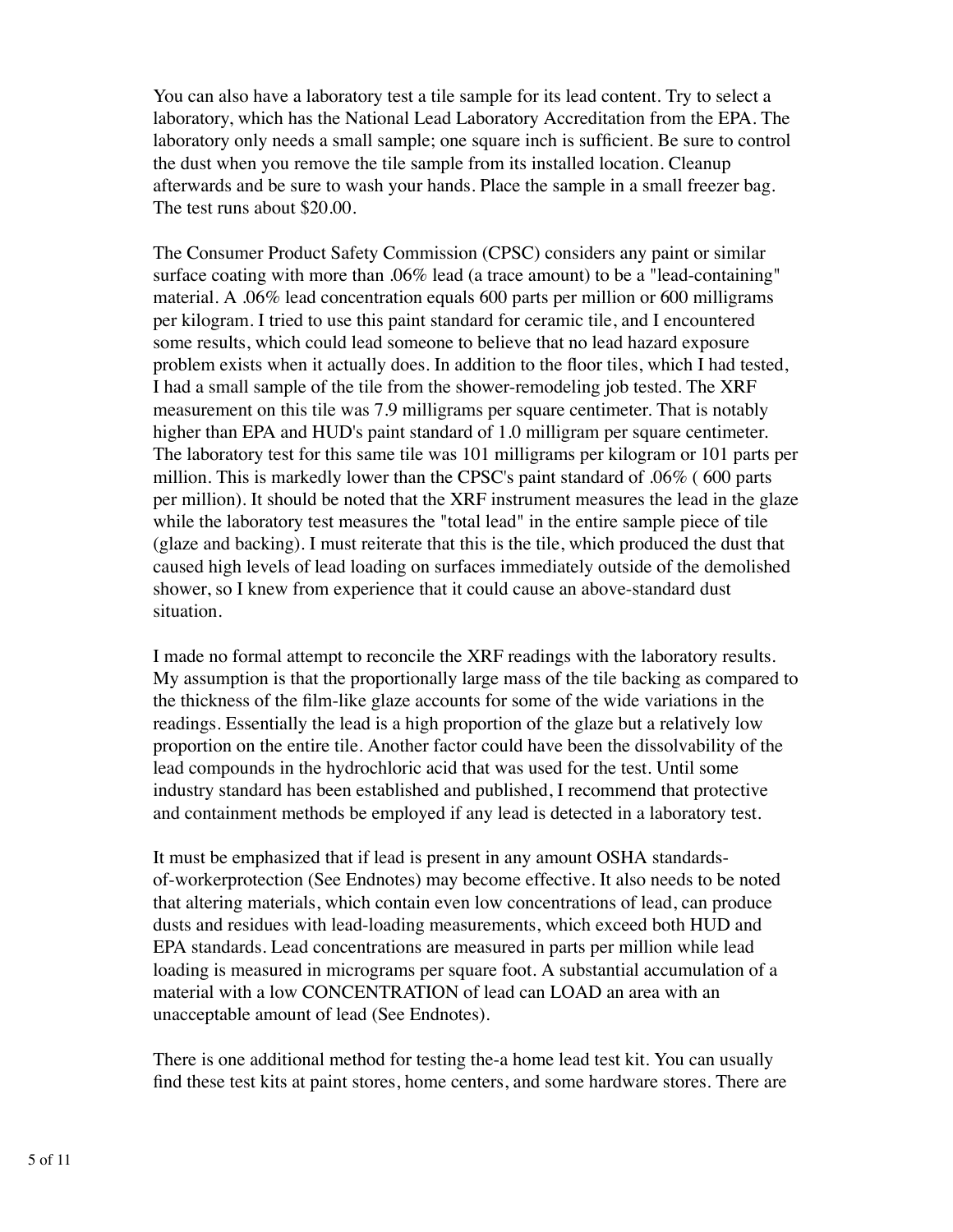several different brands of these home test kits on the market. They use different chemicals or combinations of chemicals (reagents) to produce a color change when they are placed on or in contact with lead-containing material. They are primarily designed to test for lead in paint although; some contain instructions for use on glazed surfaces.

Many variables can affect the reliability of the readings obtained from these test kits (i.e. reagents used, operator skill, type of lead, color of material being tested, dissolvability of the lead, concentration of the lead, etc.). As a result, EPA and HUD do not recommend using these test kits for risk assessment based on their tests of these test kits on lead-containing paint (EPA747R 95-002a, May 1995). I was not able to locate any independent, third party evaluations of these test kits for use on glazed ceramic tile. Special instructions for the LEAD CHECK test kit indicate that their product will detect leachable lead in ceramic tile. As a note of caution, it must be emphasized that some of the lead in ceramic tile may not be leachable. Lead in tile glaze, which is not leachable under test circumstances, may still be a problem when the glaze is broken up during installation or demolition.

Evaluating the reliability and effectiveness of these test kits is a complex undertaking and well beyond the scope of this article. Suffice it to say that the EPA and HUD have their opinion and the manufacturers have somewhat different opinions. I can only relate my personal experience with one of these test kits. I used the LEAD CHECK home test kit to initially determine that I had a problem with lead on the previously mentioned remodeling job. This test kit only indicated the presence of lead, not its concentration. It worked for me, but this is no endorsement of this brand of test kit or of the use of test kits.

If cost and reliability are both important factors, send a tile sample to a laboratory for evaluation. To do this you must plan ahead because most laboratories have a "turnaround" time of one week. If time is of the essence and the budget allows it, employ a lead-based paint detection professional to do an assessment. If you decide to use a home lead test kit, make sure it can be used on ceramic tile, follow the instructions carefully, and be fully aware that there is some probability that you will get test results of unknown accuracy.

2. If lead is present in existing tile, decide whether or not the tile needs to be removed. If it can remain in place, covering it up will encapsulate it so that it does not present any health hazard.

If it must be removed, follow the guidelines published by HUD, OSHA (Regulations for Lead 1926.62), and the EPA. During the demolition, contain the dust and debris, protect workers, clean up on completion, and verify the quality of the cleanup by independent testing, and dispose of the trash and clean-up water properly. If circumstances allow, spray a light mist of water on the lead containing material as you demolish it to control the dust. It should be noted that workers could be exposed to a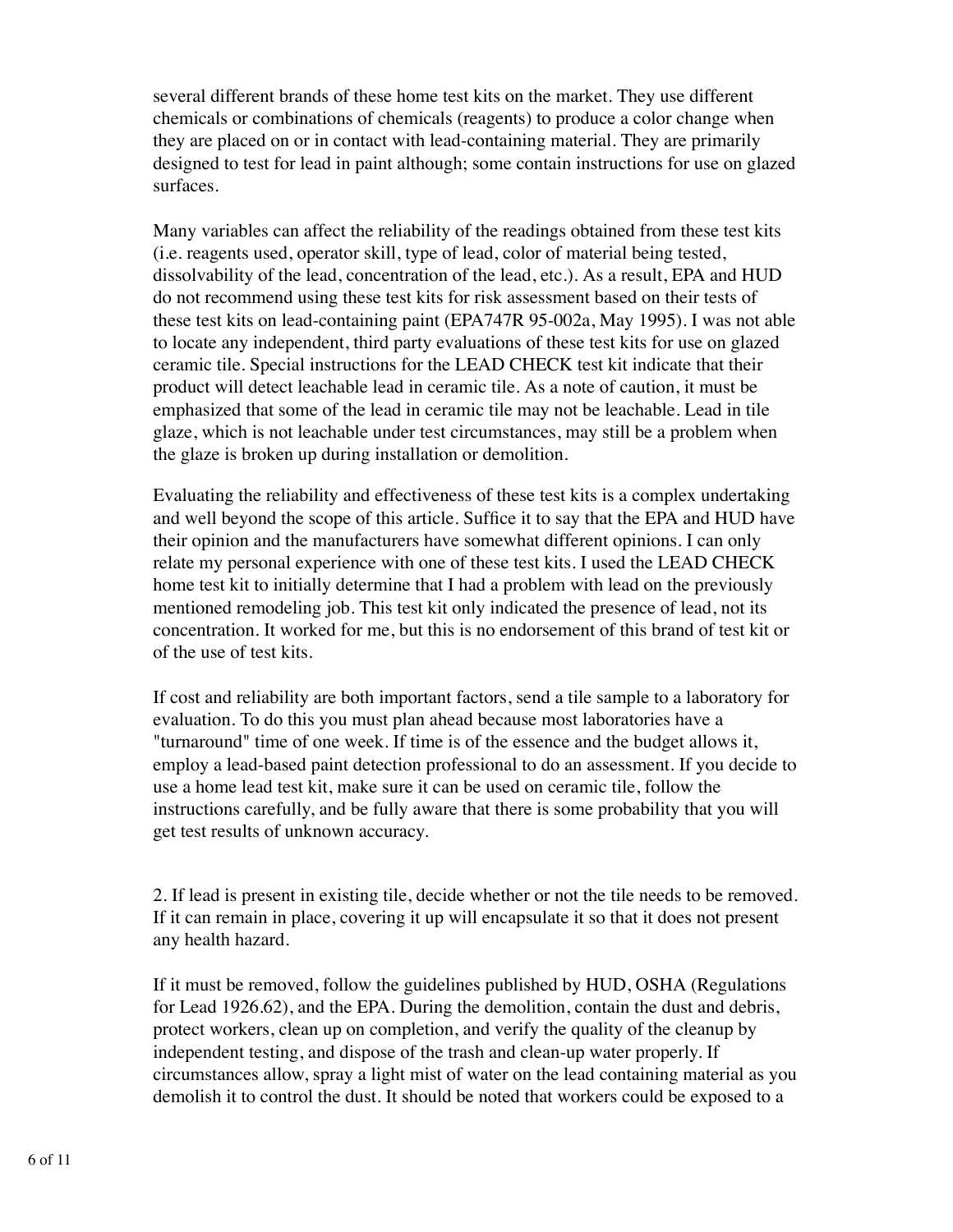crystalline silica hazard even if a lead hazard is not present.

According to EPA regulations, homeowners and contractors can place lead-containing paint waste from a HOUSEHOLD in a local dump, which is certified to accept construction trash (www.epa.gov/lead/fslbp.htm for the document "Lead-based Paint for Residential Contractors). The EPA regulations do not specifically address the issue of lead in ceramic tile. Common sense dictates that it would be covered under the same regulations for household waste; but do not assume that that is the case. Local regulations are sometimes more restrictive than EPA regulations. Check with you local or state health department. In circumstances where sheet lead is considered a hazardous waste, you may be able to take it to a certified recycling center.

If all of these regulations and methods pose too daunting a challenge for you, get a certified lead removal contractor do the job. This will be expensive, but it will buy you piece of mind. Note of caution: According to EPA regulations, you are not required to have a certified lead abatement contractor remove the lead containing materials if your INTENT is to do renovation work. If your INTENT is to abate the lead containing materials, you are required by law to have the work done by a lead abatement contractor. Some state regulations are more restrictive.

3. Do not prepare food on ceramic tile counter tops where lead is present. This especially applies to foods, which contain mild acids like tomatoes, oranges and lemons.

4. Does existing floor tile, which contains lead, present a hazard? Is the abrasive action of foot traffic generating a small amount of lead-containing dust? Most industry experts believe that such tile is so hard that normal foot traffic will not produce enough dust to create any hazard. Some consumers to whom I have talked are more cautious. They tend to err on the side of caution especially if young children crawl on the floor. This issue suggests the need for additional study and research. In the interim, cleaning lead-containing floor tile with mild, phosphate-based detergents regularly should control any lead-containing dust if it is present.

5. If you are installing new, imported tile have it tested for lead. Caveat emptor; let the buyer beware. If the tile tests positive for lead, that is not a definite indication to not use it. Consider where it will be used and how much physical and chemical abuse it will receive. If you choose to use a lead-containing tile, specify that the tile installer control any dust or residue associated with the installation process. Dispose of the water and the tile slurry associated with the wet cutting of the tile properly. The water can go into the sanitary sewer (Most communities allow small quantities of lead-containing water to go into the sanitary sewer). Place the slurry in heavy plastic bags and dispose of it as construction waste. The same cleanup and clearance recommendations for demolishing lead containing tile apply to the installation of new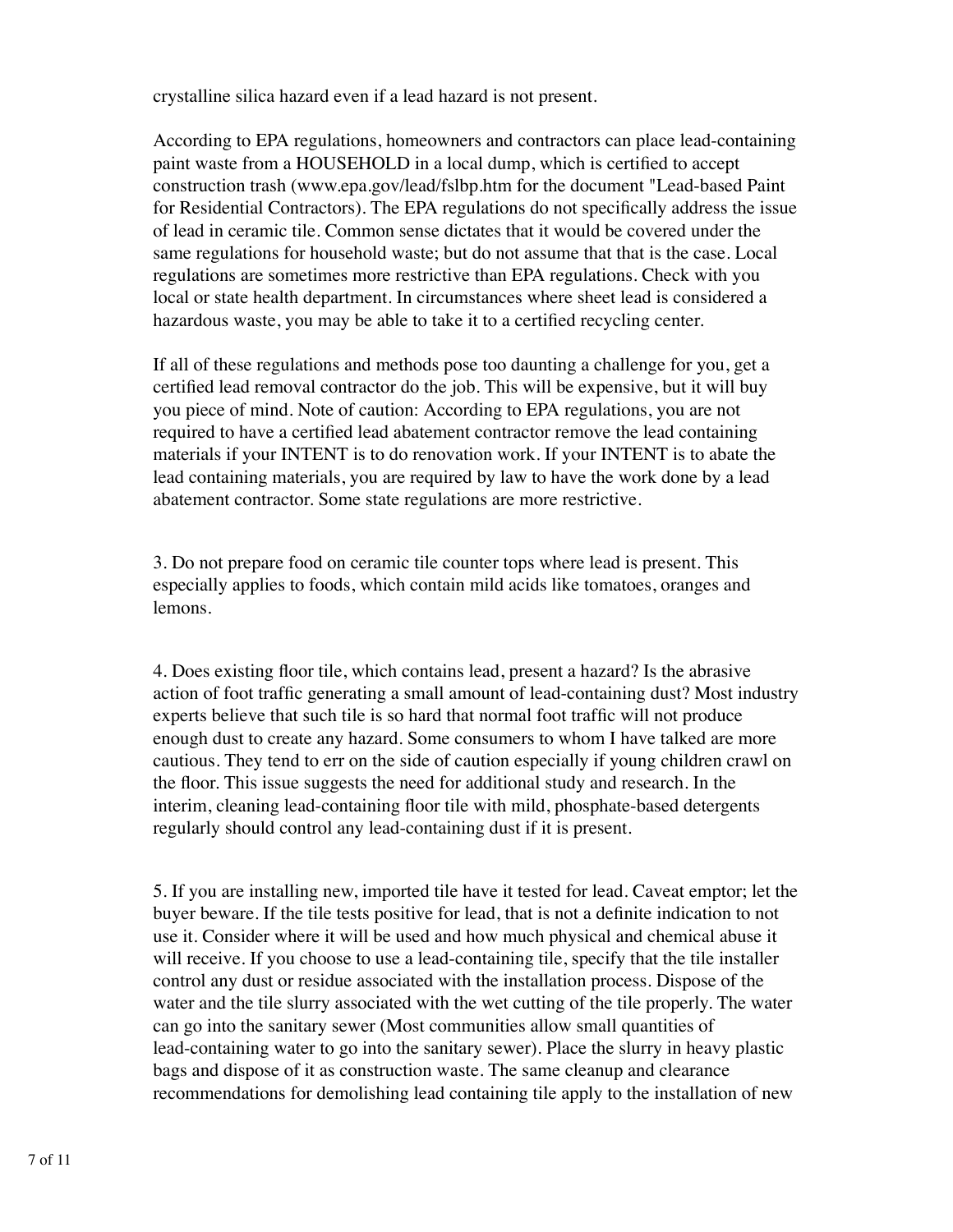tile. The tile installer needs to take precautions to avoid the toxic effects of the lead and he needs to be sure that he does not carry tile dust home on his clothes or in his truck. Bob Knowles, a professional lead risk assessor, made the importance of this clear to me. On several occasions, the New Mexico Health Department asked him to trace down the source of lead that was causing elevated levels of blood to show up in school children. In some of these cases, he verified that the lead was coming from the professional activities of these children's parent or parents who were tile installers. The tile dust was in their pick-up trucks and it was on the clothes, which they were wearing home. The pick-up trucks were used as work vehicles and for family transportation.

If you sell your house after installing lead-containing tile, you may have to fully explain that fact to a prospective buyer. HUD regulations require that the sellers of pre-1978 houses disclose known information on lead-based paint and lead-based paint hazards. In addition, the prospective buyers are given a 10-day period to conduct tests for leadbased paints and hazards at their own expense. It is reasonable to assume that the person who conducts these tests could note the presence of the lead-containing tile. This may cast a shadow of doubt and uncertainty over the whole transaction. All people, including many prospective home purchasers, do not view the presence of lead containing material with dispassionate objectivity. This is especially true where children are involved.

6. If a lead shower pan is removed as part of the demolition of an old shower, assume that the contiguous building materials contain lead unless tests confirm differently.

7. Contractors could incur some liability if their activities cause elevated levels of lead in or on the property. Also, a contractor could be accused of causing lead contamination if he does not follow lead control procedures rigorously or if he does not establish baseline lead level measurements. Neither the contractor nor the property owner wants to get into a disagreement about whether new tile work or old deteriorating paint caused a high level of lead. If above-standard levels of lead are discovered on a property after tile work has been performed but before a stated or implied warranty period has expired, it may be necessary to designate any clean-up efforts as a "lead abatement" instead of a clean up of job-related waste. Such a designation would require that a certified lead abatement contractor do the clean up.

In a perfect scenario, a contractor would have a professional lead inspection and risk assessment done before any work is started. This would establish baseline lead level readings. All industry standards for the control of lead would be observed as the work progressed. All areas of potential contamination would be thoroughly cleaned at the completion on the work. The lead inspector would conduct final clearance tests and compare them the baseline measurements. All of the documentation associated with this would be given to the property owner.

This perfect scenario costs money, and most, or all, of these costs usually get passed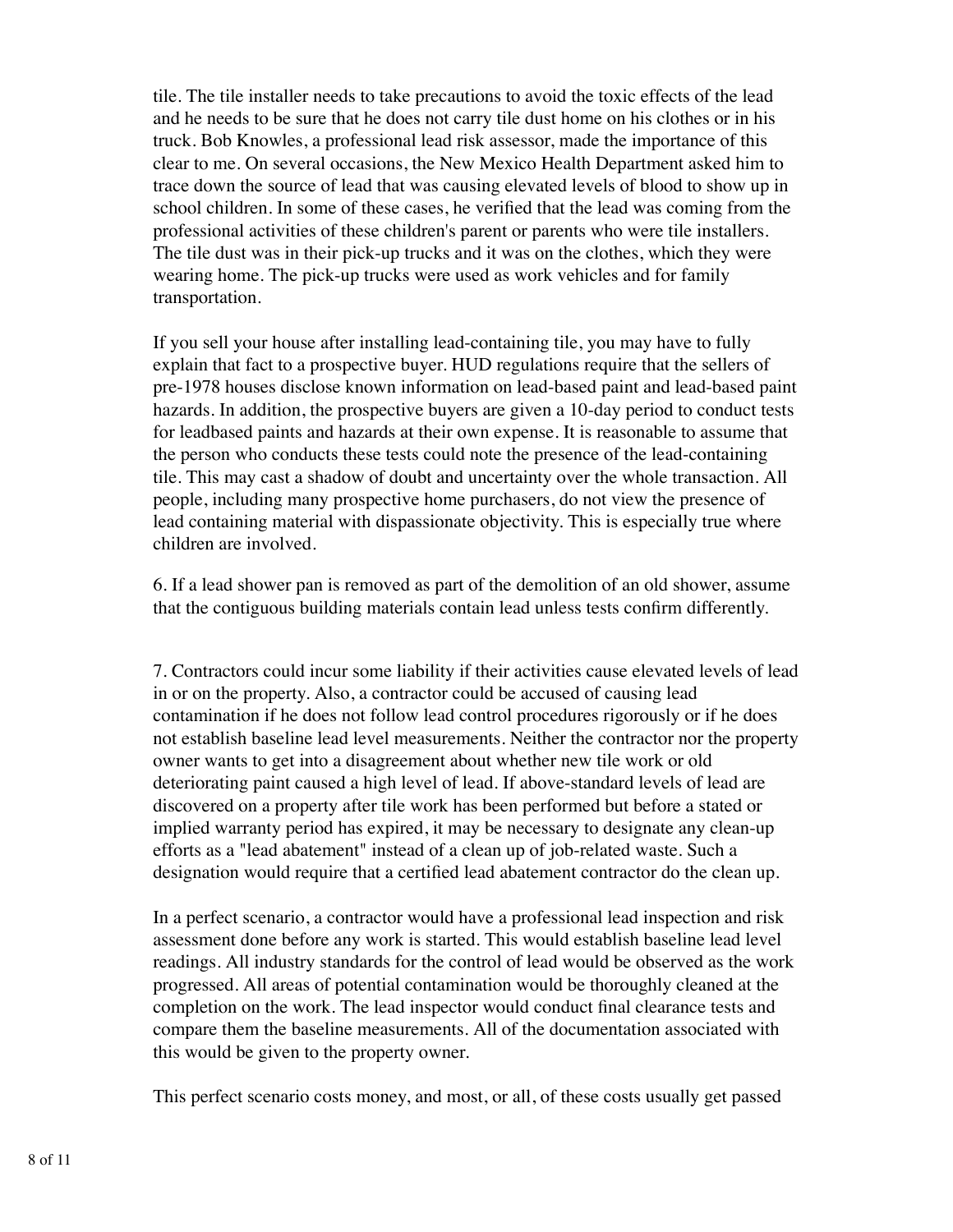on to the property owner. A middle ground position involves the contractual assumption of some of the risks and costs by the property owner. This can involve arcane legal procedures and language, which is well beyond the scope of this article.

8. The presence of lead in a house does not mean that the lead is hazardous to the health of the people living in the house. All of the situations mentioned so far are manageable provided that you are aware of the lead. Lead is not like asbestos, which can travel considerable distance from its source as light, airborne particles. Lead is a heavy molecule, which quickly falls from the air as dust. Good housekeeping procedures and personal hygiene go a long way to reduce exposure. Some of the good news is that the lead content of all tiles around the world has been dropping, and this appears to be continuing. If you are having trouble assessing the risks involved, get some help from local qualified professionals. The peace of mind, which you purchase, is well worth the price.

Some additional points of information about lead in the home:

The glazes on some old bathtubs can contain leachable lead. It is important to verify this if children are using these tubs. The older the tub, the more likely it is that it contains lead. As best as I can determine, lead is no longer used in bathtub glazes.

Old floor varnishes can contain small amounts of lead. When sanding floors during a refinishing process, control the dust and then do a thorough clean up afterward.

Old, exterior lead-containing paint will deteriorate (chalk) over time. Rain can wash the loose lead compounds into the adjacent soil. Do not allow children to play in such soil, and be sure to locate a vegetable garden away from such areas.

In conclusion, I believe that all new and salvaged tiles offered for sale should be labeled as "lead-containing" if it has lead in it. The actual amount of lead in the tile should be noted and this should be correlated to industry standards for worker protection, job site containment and clean up. Tile manufacturers, distributors and importers working in conjunction with government regulatory agencies should also set standards for XRF and laboratory tests for lead in tile.

Trade organizations, consumer groups and government agencies should publicize the risks attendant to the demolition of "lead-containing" tile. Professionals who do lead inspections and risk assessments on houses should check all of the tile installations and record their findings in a permanent records for the houses. Homeowners and contractors could use this information to make informed decisions on how to properly manage a job where "lead containing" tile was present.

The health risks associated both with the installation of new "lead containing" tile and the demolition of old "lead containing" tile should be fully researched. How are such activities directly or indirectly affecting tile installers, homeowners, and their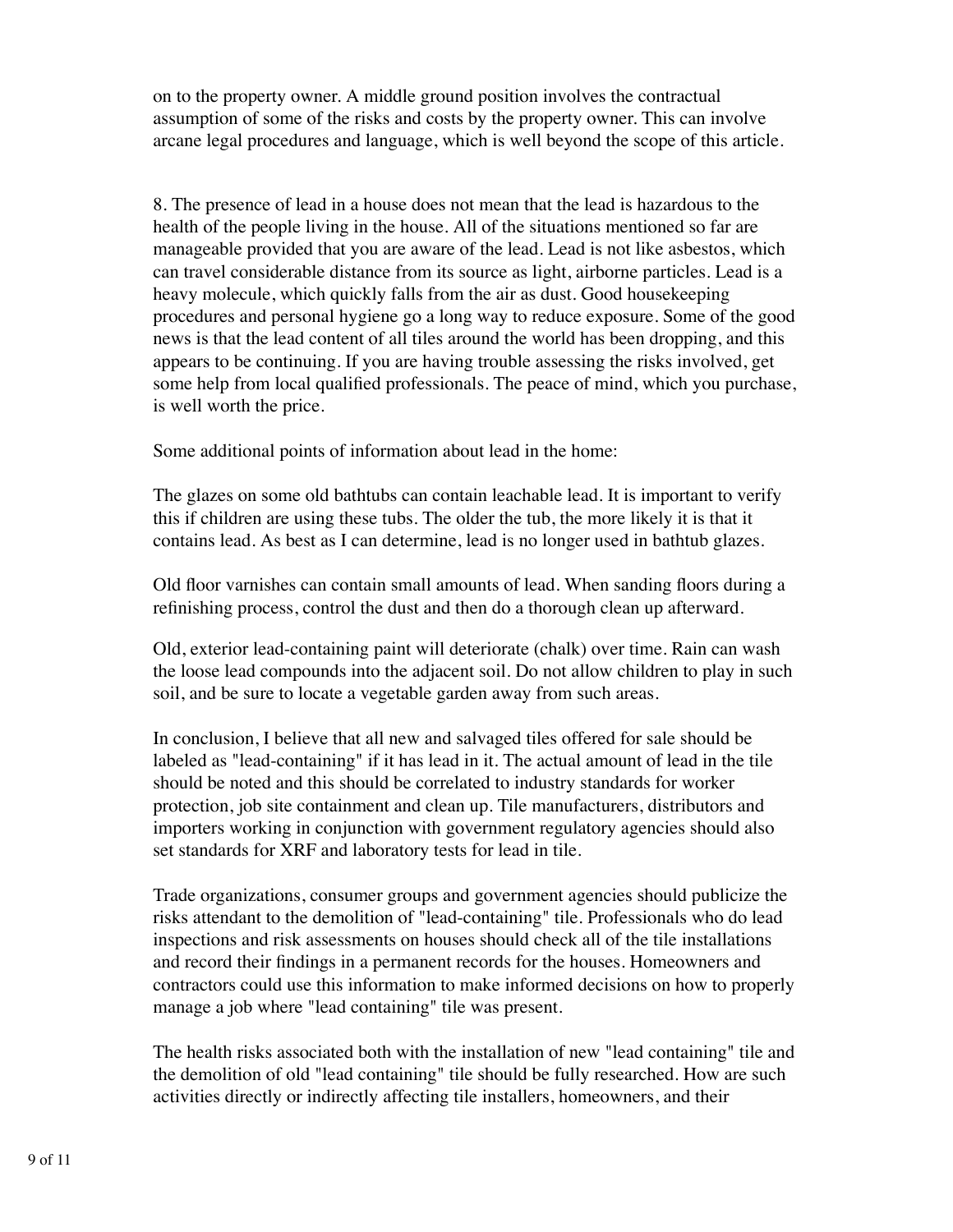families? Concerned people need answers to these questions. Such answers will establish a framework within which prudent and balanced industry and regulatory policies can be developed.

### **ENDNOTES**

EPA-United States Environmental Protection Agency HUD-United States Department of Housing and Urban Development Milligram= 1/1000 of a gram Microgram= 1/1,000,000 of a gram EPA Clearance Levels for Lead (Lead Loading) Uncarpeted and Hard Floors 100 micrograms per sq. foot Interior Window Sills 500 micrograms per sq. foot Window troughs 800 micrograms per sq. foot

A window trough is the area between the upper and lower window sashes immediately outside of the window stool (sill). Lead loading measures the amount of lead in a designated area. Lead concentration indicates the amount of lead in parts per million. Lead loading is the best method to measure lead hazard risk. It is easily measured by the wipe sampling test method (settled dust on a baby wipe).

The EPA has proposed lowering the clearance level standards above to half of the cited levels. This proposal has not been formally approved.

**HEPA-HIGH EFFICIENCY PARTICULATE AIR Filter** is one, which will remove 99.97% of particles as small as .3 microns (micrometers). Such particles are so small that the unaided human eye cannot see them. A true HEPA vacuum has a sealed air pathway. There are many "HEPA like" vacuums on the market now. They are better than traditional vacuums at filtering the airflow, but they are not true HEPA vacuums because they lack a sealed air pathway. HEPA vacuums are relatively expensive (\$500.00+) and the filters, which go in them, are expensive. These vacuums can be rented at some rental service stores. It should be noted that some preliminary EPA field research indicates that the better quality "HEPA like" vacuums do a reasonably good job of picking up and controlling the dispersion of lead particles. Use such vacuums ONLY if a true HEPA vacuum is not available. For further information on HEPA vacuums go to www.ristenbatt.com, the website for Ristenbatt Vacuum Cleaner Service.

### **PUBLICATIONS:**

## **PROTECT YOUR FAMILY FROM LEAD IN YOUR HOME, EPA747- K-99-001 REDUCING LEAD HAZARDS WHEN REMODELING YOUR HOME, EPA 747-K97-001**

OSHA Standard Number 1926.62. This "applies to all construction work where an